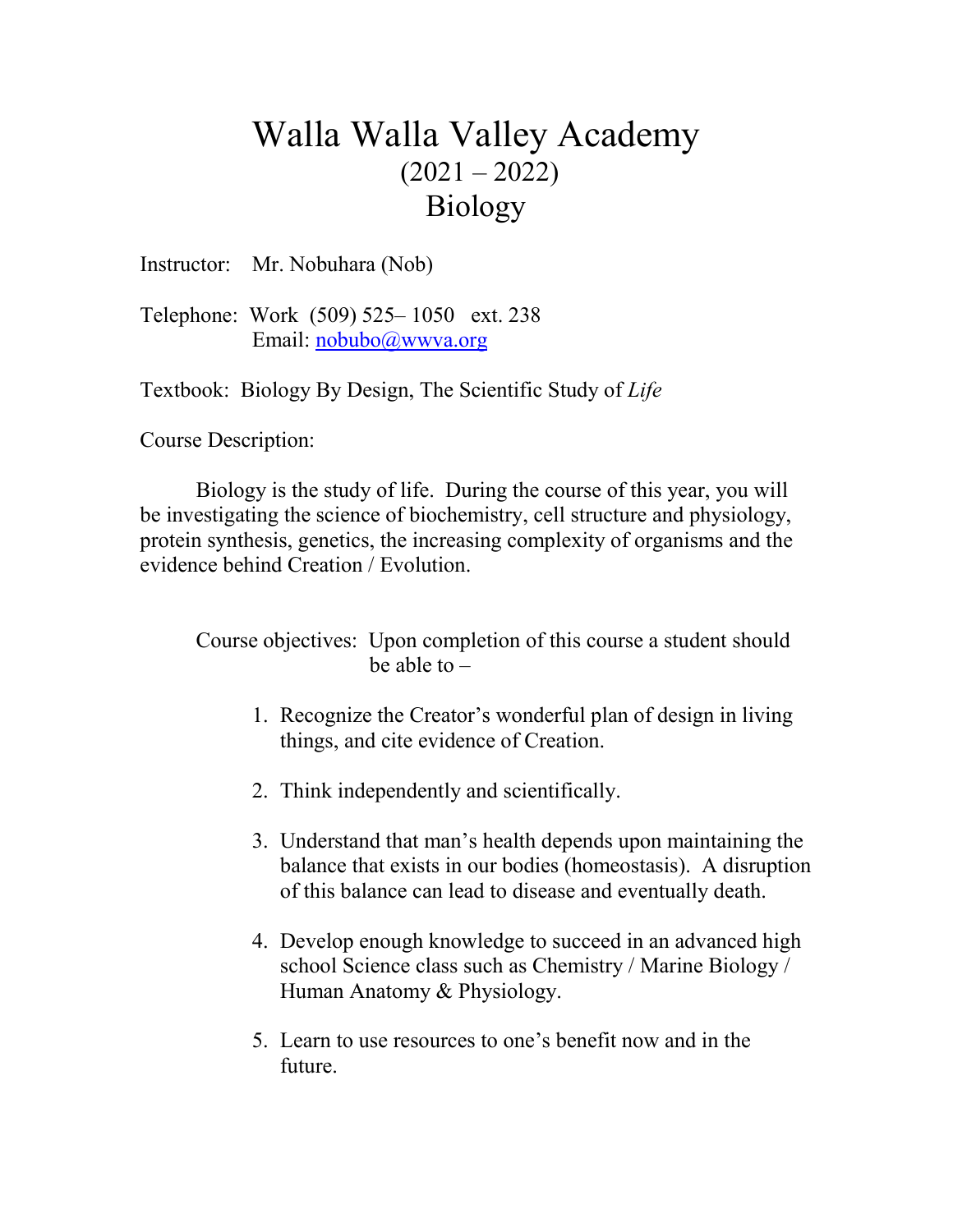### **Tools for Success in Biology**

Goals for learning are achieved by many different approaches in order to tap into the overall strengths of each individual student.

- I. Regular worships that point to our Creator God.
- II. Lectures are based upon the given materials as well as those articles found in publications.
- III. Test and quizzes.
- IV. Multimedia software.
- V. Group activities
- VI. Dissections
- VII. Lab exams
- VIII. Cytology / Microbiology labs
- IX. Video presentations.
- X. Continue developing an Ag program "Hands on"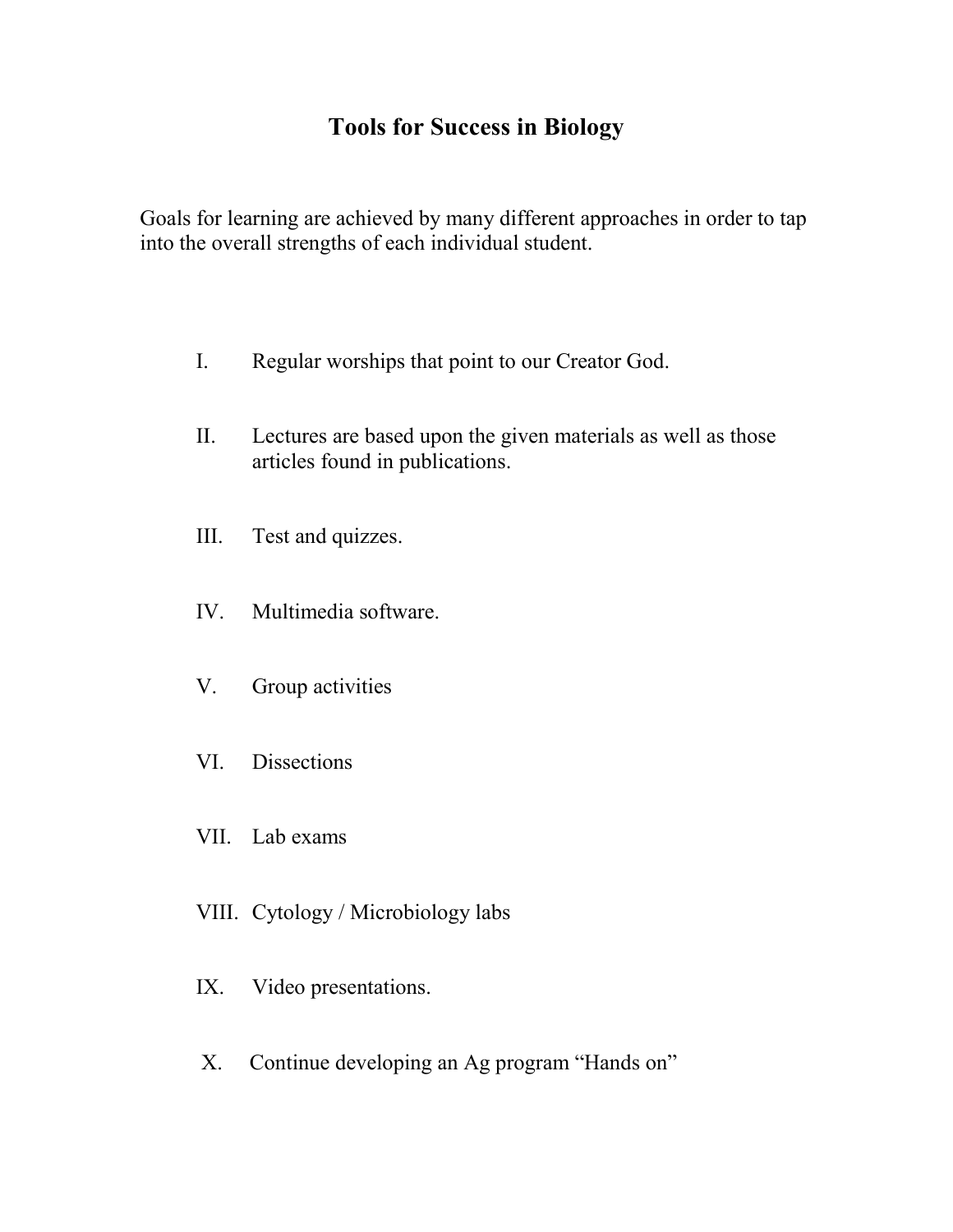# Academic Honesty

Morally and spiritually, Walla Walla Valley Academy is dedicated to a high standard of scholastic integrity. Students at WWVA are expected to maintain this high standard of academic honesty in this course. Examples of dishonest practices include, but are not exclusively limited to:

1. Copying or obtaining answers from someone else's quizzes, exams, laboratory work, electronic devices or any type of written work in which original answers are required.

2. Use of notes or texts as sources of information in writing quizzes, tests, or examinations, unless specifically stated as allowable.

3. Unauthorized collaboration in the writing up of laboratory discussion or conclusions sections. However, collaboration of reporting of RESULTS is permitted if it was a team effort.

4. For this course, quoting or copying word-for-word from any source – including your textbooks. All of your answers to all assignments in this course must be summarized in your own words.

The discovery of dishonest practices within the context of this class may result in disciplinary action from the Walla Walla Valley Academy Administration.